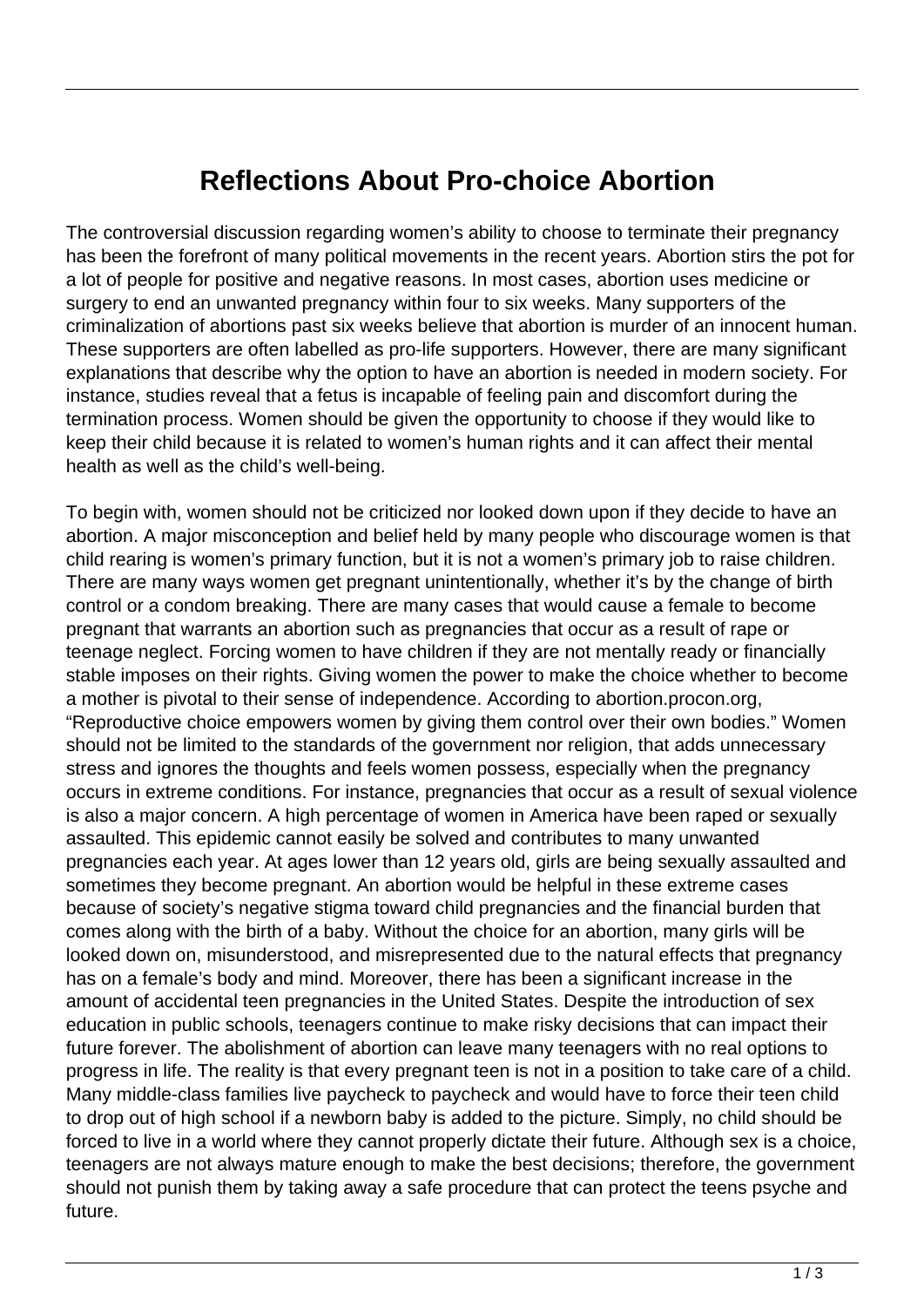Additionally, the hormonal changes in pregnant women's body has a significant impact on their mental health. If they are being forced to have a child that they are not ready for, the negative effects that a woman faces post-pregnancy can be greater and can make it more difficult for them to both raise and support the child. In order for a baby to develop properly without complications, the mother needs to be healthy, both physically and mentally. This is exemplified in the following passage found on postpartumdepression.org: "In the United States alone: Approximately 70%-80% of women will experience the 'baby blues'." During the pregnancy the mother's hormones fluctuates; therefore, many new mothers go through periods of depression that later leads to the development of the baby blues. If the mother continues to experience the baby blues, it can turn into a severe form of postpartum depression. During this time, it is imperative for the mother to have the proper resources to receive help and recover from this condition. Furthermore, if there are no legal alternatives placed pregnant women will find other ways to terminate the pregnancy. Performing illegal abortion can cause unfortunate complications for other pregnancies, such as miscarriages, and even traumatic deaths for pregnant women. As stated by abortion.procon.org, "Access to legal, professionally-performed abortions reduces maternal injury and death caused by unsafe, illegal abortions."

The need for legal abortion procedures are not just for pregnant women's satisfaction but keeps their best interest at heart for their safety and welfare. In addition, many times, women find out they are pregnant around six weeks and need time to consider their options or save money for costly abortions. Taking away women's right to take the time to make such an immense decision for their body can put them and their future child in jeopardy. Also, having a child can be a major financial shift, especially for someone who is not financially stable. Unless the government officials take responsibility to be the sole provider for the child and the mother's needs, it is not required for them to have a say for what is good or bad for women.

Lastly, the child's well-being should predominantly be the main priority. Many supporters of the prohibition of abortions argue that adoption is still a viable option for mothers who are not ready to take on the responsibility of raising a child. However, even if the mother decides to put her baby up for foster care, that would not make it easier on the child. "There are nearly 443,000 children in foster care in the United States", according to ChildrensRights.org. With so many children in the system alone, it would be very challenging for the child to get adopted. As stated on Adoption.org, "The Child Trend studies suggest that "about 2% of the U.S. child population is adopted..." The child's race, age, and other factors can also determine their fate and chances for a better future. There are negative consequences for mothers who decide to keep an unwanted child. Unwanted children are faced with possible adversity of being neglected, abused, or abandoned. These factors could have been prevented in the beginning, if pregnant mothers were given the option to abort their pregnancy. The feeling of being loved, appreciated, and wanted from a mother is something every child is entitled and worthy of having. Stripping such an opportunity from a child jeopardizes them from experiencing a loving and memorable relationship with their mother.

All in all, I do not support the abolishment of abortion. It is irresponsible and insensitive to the women who find themselves in extreme circumstances, whether they are at fault or a victim. Childbirth is precious, but it leaves an all-consuming burden on those who are not ready for the responsibility that comes with it. In a world where mental illness is already a major issue, taking away women's human rights is not the right answer. Due to the reasons and evidence discussed above, it is not practical for all women to be forced into motherhood. Removing the choice for an abortion will force women and young girls into motherhood unwilfully and that